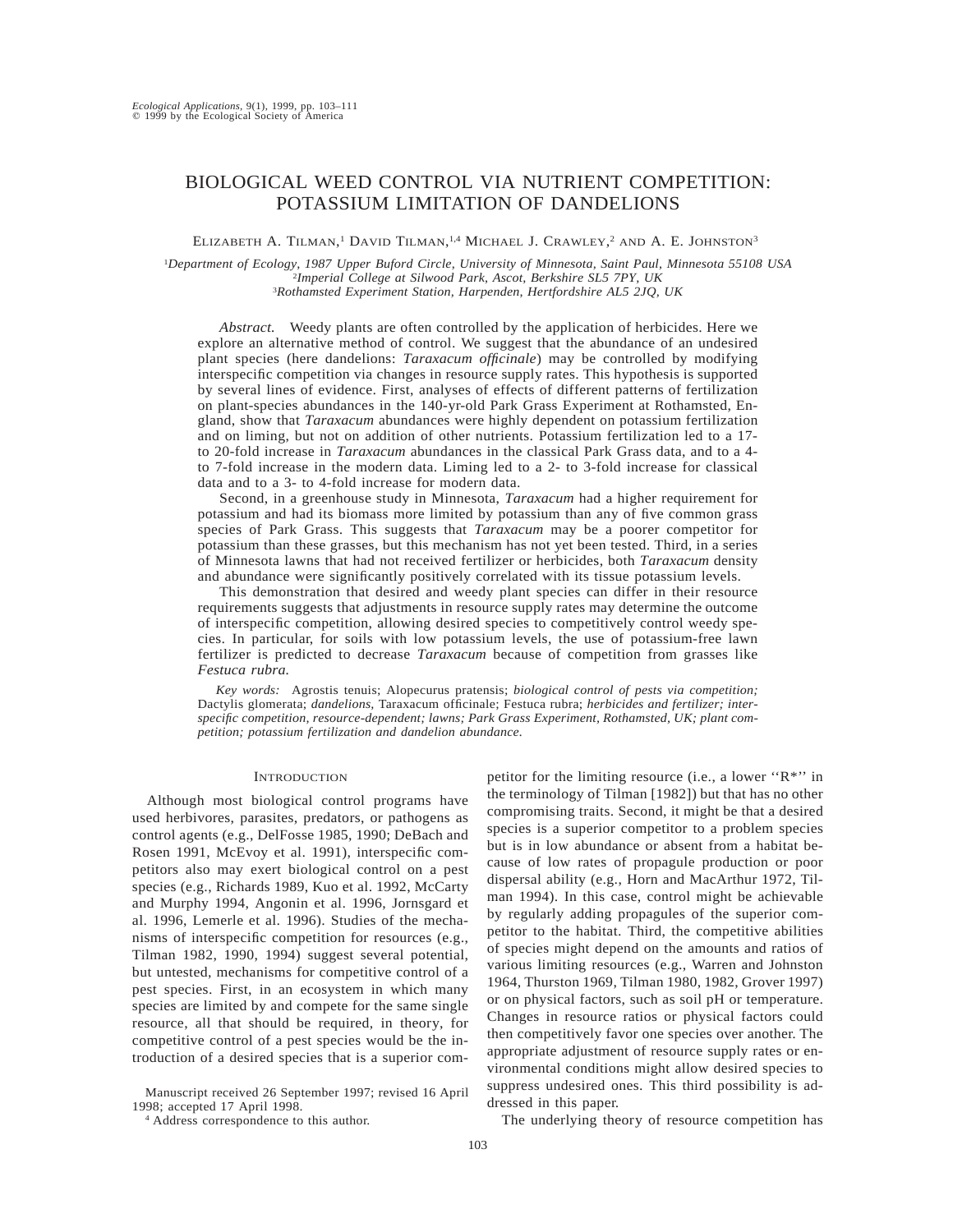

FIG. 1. Diagram illustrating competition for potassium and nitrogen between two plant species, using the graphical approach of Tilman (1982), where additional details can be found. The solid curves labeled ''A'' and ''B'' are resourcedependent zero net-growth isoclines for Species A and B. These show the soil solution concentrations of nitrate and potassium at which the growth of a species exactly balances all sources of loss and mortality to that species.  $C_A$  and  $C_B$ are vectors that show the amounts of N and K consumed by Species A and B. These define the regions in which one or the other species is the competitive winner, or in which the species stably coexist. Note that Species B is similar to *Taraxacum officinale* and dominates habitats with relatively high K but low N, whereas Species A is similar to *Festuca rubra* and dominates habitats with relatively low K but high N.

been developed elsewhere (e.g., Tilman 1980, 1982), and will only be briefly summarized here. Its predictions can be illustrated by a hypothetical case in which a desired plant species (Species A) is an inferior competitor for soil nitrogen but a superior competitor for soil potassium, and an undesired competing species (Species B) has the reverse traits (Fig. 1). The undesired species would competitively dominate habitats with low soil N:K ratios and the desired species would dominate those with high soil N:K ratios. They would coexist at intermediate ratios (Fig. 1). The relative abundances of the species would depend on the N:K resource ratios supplied by the soil. Starting from a habitat in which N and K levels allowed both species to coexist (the large dot in Fig. 1), fertilization with sufficient N (represented by the arrow labeled " $+N$ ") would allow the desired species, Species A, to competitively displace Species B. This occurs because N addition would cause both species to be limited by K, and Species A is the superior competitor for K. Note that the habitat created by the addition of N is one in which Species B can survive at high density in the absence of Species A. Species B is not directly impacted by the addition of N, but is driven to local extinction by competition with species A. The addition of N increases the abundance of Species A, increasing its consumption of K, driving K levels below that required for the survival of Species B. Similarly, addition of sufficient K would competitively favor Species B over Species A. Thus, if species differ in their requirements for two limiting nutrients, changes in nutrient availability can modify the outcome of interspecific competition.

Numerous fertilization experiments in both natural vegetation and in agricultural fields have shown that the relative abundances of plant species are highly dependent on the ratios of supply of limiting soil resources (e.g., Milton 1947, Willis 1963, Thurston 1969, Tilman 1982, 1987, Bakker 1989). This supports the hypothesis that selective fertilization might allow competitive control of some undesired species (e.g., Kuo et al. 1992, Angonin et al. 1996, Jornsgard et al. 1996), which we explore for control of dandelion in grasslands and lawns. We also discuss more general effects of selective fertilization on the relative abundances of grasses and forbs.

Dandelion (*Taraxacum officinale*) is a common lawn weed often controlled via herbicides (e.g., McCarty and Murphy 1994). One trait that makes it an abundant weed is its ability to rapidly colonize disturbed sites (Solbrig and Simpson 1974), which results from copious production of well-dispersed seeds. However, *Taraxacum* also may compete with other plant species for soil nutrients, water, and/or light. In this paper we show that the long-term fertilization experiments in the Park Grass Experiment of Rothamsted, England, suggest that competition for soil potassium (K) may be a critical additional factor determining *Taraxacum* abundances. We then test this hypothesis via greenhouse studies, performed at the University of Minnesota, of the K requirements of *Taraxacum* and five grass species common at Rothamsted, and via a survey of *Taraxacum* abundances on residential lawns in Minnesota.

#### METHODS

## *Park Grass experiment*

We analyzed the classical data from the Park Grass fertilization experiment on permanent grassland, as reported by Lawes and Gilbert (1863, 1880), Warren and Johnston (1964), Thurston (1969), and Williams (1978). We also analyzed as-yet-unpublished data gathered in 1991, 1992, and 1993 by M. J. Crawley and co-workers. The Park Grass experiment was established in 1856 at what is now the Rothamsted Experiment Station, Harpenden, Hertfordshire, England. Plots were laid out on a 4-ha area of grassland that had been grazed and mown for hay for several hundred years prior to its establishment. The vegetation in each plot continued to be mown, removed, and weighed twice each year (in June and late autumn) after establishment of the experiment, but the plots were not grazed, except briefly before 1875. Grasslands in this region revert to closed-canopy forest if they are not grazed or mown.

Originally 20 plots, ranging in size from 0.05 to 0.2 ha (see Tilman et al. 1994: Fig. 1) received either no nutrient additions, or various amounts and combina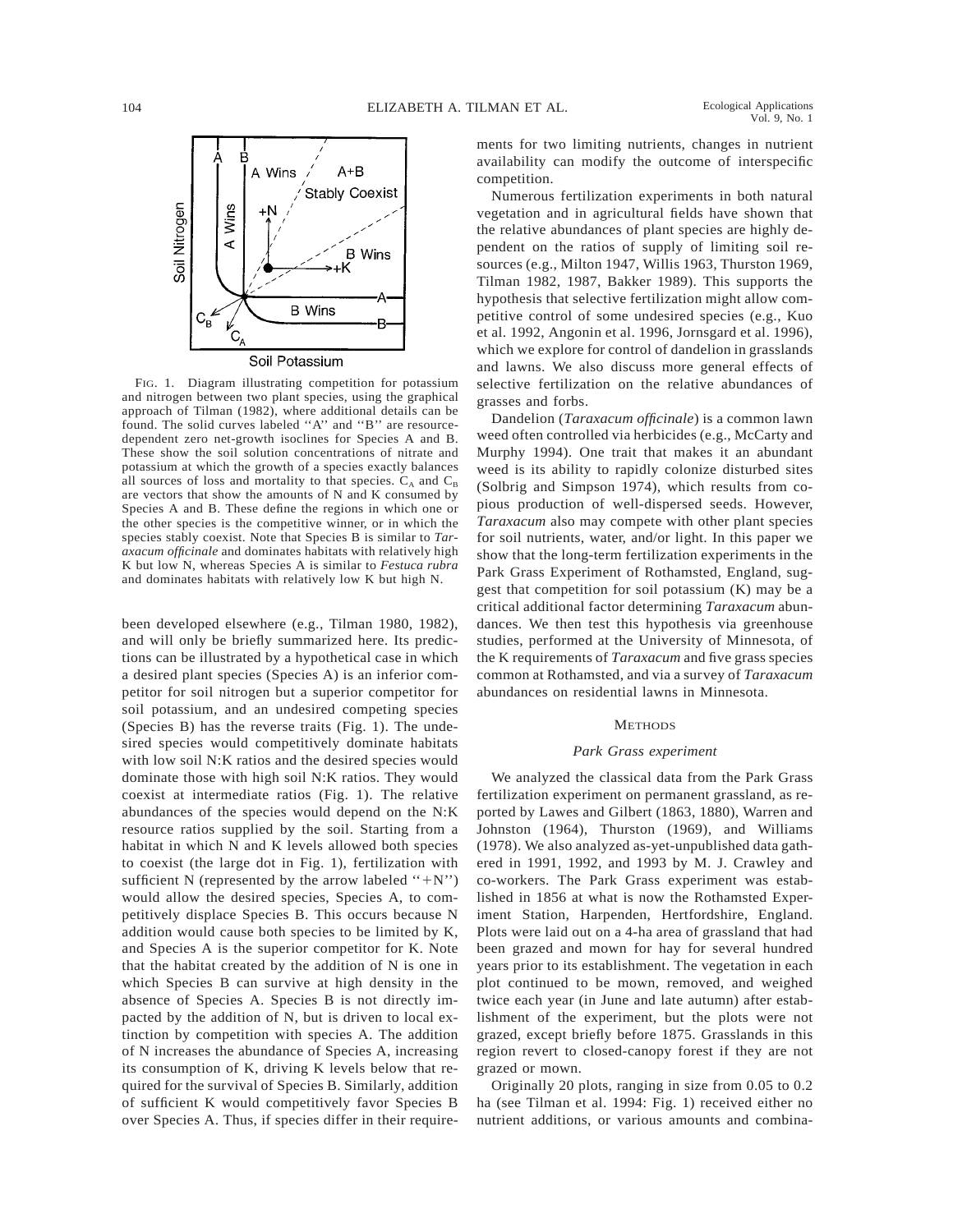tions of inorganic N, P, K, and Na plus Mg, or farmyard manure. In 1903 plots were split, with half of each plot limed (2.24  $\times$  10<sup>3</sup> kg CaO/ha every fourth year) and half unlimed. In 1965 each of these was split again to create four liming-treatment subplots, with three of these limed with the goal of having pH levels of  $\sim$ 5, 6, or 7. The fourth was unlimed. Because of this change in the liming treatment, the 1914–1976 data (for subplots receiving the classical liming treatment) and the 1991–1993 data (for the modern liming treatments) were analyzed separately. A few of the original treatments have been changed through the years (Warren and Johnston 1964), or plots subdivided into smaller plots for other studies, and are not analyzed here.

Nitrogen is applied either as ammonium sulphate or as sodium nitrate. Ammonium sulphate is added to supply either 0, 48 (called "N1" below), 96 ("N2"), or 144 ("N3") kg N·ha<sup>-1</sup>·yr<sup>-1</sup> and sodium nitrate to supply 0, 48 ("N\*1"), or 96 ("N\*2") kg N·ha<sup>-1</sup>·yr<sup>-1</sup>. Potassium is supplied as potassium sulphate to give either 0 or 225 ("K") kg K·ha<sup>-1</sup>·yr<sup>-1</sup>. Phosphorus is added as superphosphate to give 0 or 35 ("P") kg  $P \cdot ha^{-1} \cdot yr^{-1}$ . Sodium and magnesium are added together as their sulphates to give either 0 or 15 (''Na'') and 10 (''Mg'')  $kg \cdot ha^{-1} \cdot yr^{-1}$  of each element.

Vegetation in each subplot has been sampled periodically since 1856. Samples were sorted to species, dried, and weighed. The 1914 sample was the first taken after the liming treatment was imposed in 1903. Using the summary data tables in Williams (1978) for the period from 1914 to 1976, we calculated the average relative abundance of *Taraxacum officinale* for each plot during the period. We used these averages in our analyses. For 1965 to 1976, we only used data from the two portions of each plot that still received the classical liming treatment. We similarly used the average of data gathered in 1991, 1992, and 1993 for *Taraxacum,* but with the expanded liming levels. Thus, data were split into two categories: ''classical'' data gathered before 1976, and ''modern'' data acquired from 1991 to 1993.

For the classical data, the unlimed and limed subplots of Plots 1 (N1); 2 (control), 3 (control); 4/1 (P), 4/2 (N2 and P), 7 (P, K, Na, and Mg); 8 (P, Na, and Mg), 9 (N2, P, K, Na, and Mg); 10 (N2, P, Na, and Mg), 11/ 1 (N3, P, K, Na, and Mg), 11/2 (N3, P, K, Na, Mg, and Si); 12 (control); 14 (N2\*, P, K, Na, and Mg), 16 (N1\*, P, K, Na, and Mg); 17 (N1\*); and 18 (N2, K, Na, and Mg) were used, for a total of 32 subplots. For the modern data, all four liming treatments within Plots 1, 2, 3, 4/1, 4/2, 7, 8, 9, 10, 11/1, 11/2, 12, 14, 15, 16, 17, and 18 were used, for a total of 68 subplots. Plot 15 was not included in the classical data because it was fertilized with NaNO, at the high rate from 1858 to 1875, at which time it was switched to and has remained as P K Na Mg. Smaller subsets of these treatments were used in more focused analyses. We did not distinguish between the form of N added ( $NH<sub>4</sub>SO<sub>4</sub>$  or  $NaNO<sub>3</sub>$ ), but did distinguish among rates of N addition.

Because the Rothamsted experiment was established before modern statistics, it has little replication, and not all possible combinations of factors were tested. Despite this, we believe that this uniquely long-term study may generate valuable hypotheses. To do so, we mainly focus on treatment means, but we have used the tools of modern statistics, especially ANOVA and contrasts of means, as one way to test for the plausibility that resultant patterns might be attributable to treatments. We place little faith on the level of statistical significance attached to any given analysis, but rather look for consistencies among the classical and modern data and for consistencies when data are grouped and analyzed in different ways. The hypotheses we generated from analyses of the Park Grass data were then tested in a greenhouse experiment and in observations in Minnesota lawns.

Two different methods of data classification were used for generating mean plant abundances in response to treatments, and for ANOVAs. For the first, all plots were classified as receiving or not receiving K, as receiving or not receiving lime, as receiving or not receiving nitrogen, and as receiving or not receiving phosphorus. However, the experiment did not include many of the possible combinations of these four factors, and this imbalance was ignored. For the second method, plots were grouped into those receiving no K but some other combination of N and P (''*X*''), and those receiving K and that same combination  $('X +$ K''). This held N and P constant to better determine the effect of K. In particular, it compared treatments that received P with those that received P and K, those receiving N with those receiving N and K, and those receiving P and N with those receiving P, N, and K, with 6 treatments being in the group that received K and 6 in the matched group that received no K. Plots receiving the N3 level of nitrogen were excluded because none lacked K, but N1 and N2 were treated interchangeably, and Na and Mg were ignored. Because each plot had sections with and without lime (classical data) or at one of four levels of liming (modern data), lime was also a variable in these exploratory analyses.

### *Greenhouse experiment*

To test the effects of K on plant growth and tissue chemistry, we grew *Taraxacum officinale* and five common Park Grass grasses (*Agrostis tenuis, Alopecurus pratensis, Dactylis glomerata, Festuca rubra,* and *Poa pratensis*) from seed in a greenhouse receiving supplemental light from sodium vapor lamps. Each 10  $\times$  $10 \times 13$  cm pot was filled with a commercial sterilized low-nutrient soil mixture, seeded to have about 200 seedlings per pot, watered daily, and allowed to grow for 2 wk before nutrient treatments were begun. Nutrient treatments consisted of a weekly addition to each pot of either (a) 50 mL of deionized water (the control,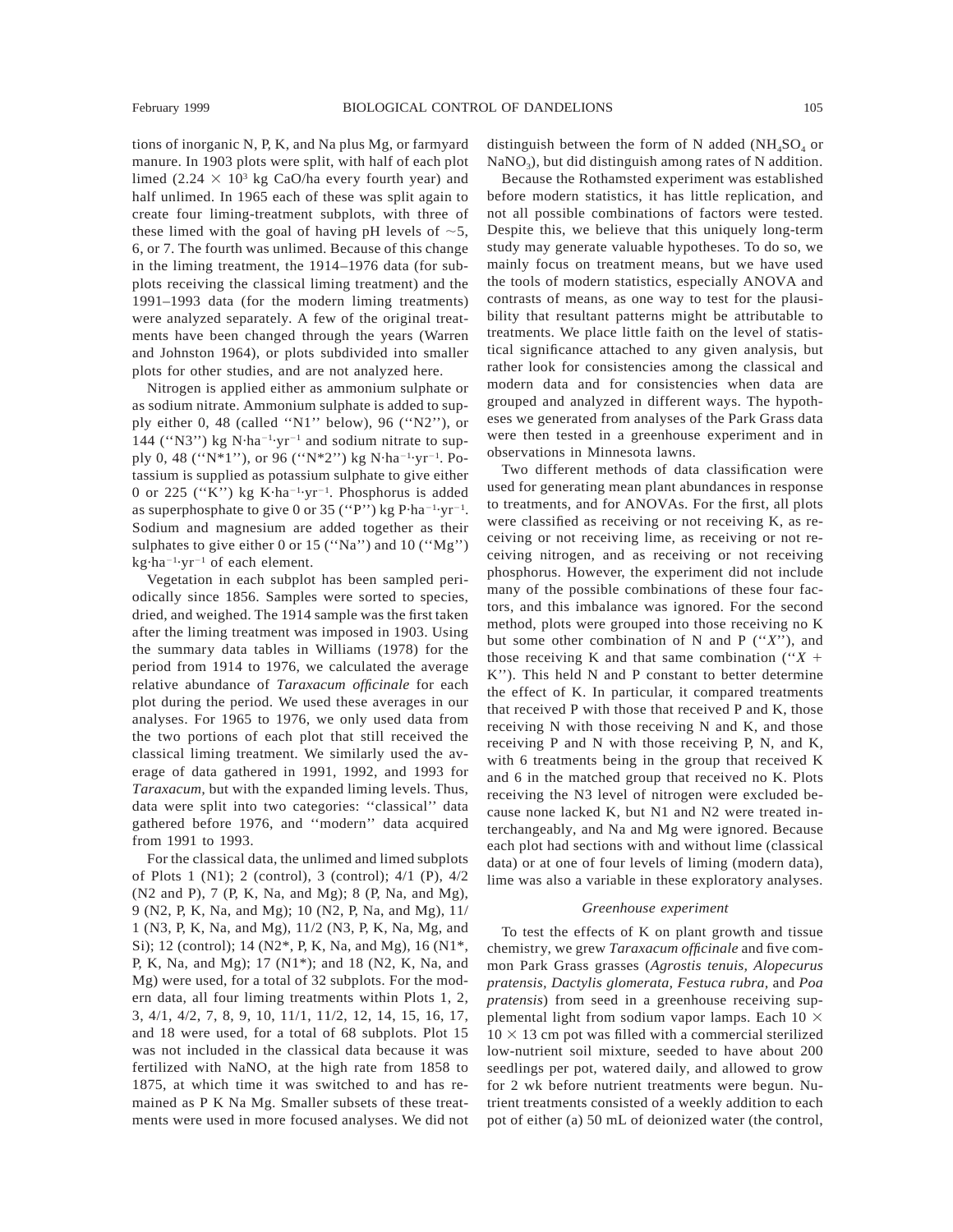Vol. 9, No. 1

called the " $H<sub>2</sub>O$ " treatment), or (b) 50 mL of a nutritionally complete mineral solution (0.0006 mol NH4NO3/L, 0.0003 mol NH4HPO4/L, 0.0008 mol  $Ca(NO_3)/L$ , 0.0002 mol  $MgSO_4/L$ , 0.0005 mol  $KHCO<sub>3</sub>/L$ , and Fe-EDTA chelated trace metals; called the ''complete mineral solution'' treatment) or (c) 50 mL of this same solution but without K (called the "no-K solution" treatment). There were 10 replicate pots for each species at each nutrient treatment, for a total of 180 pots. Pot position was randomized. After 9 wk of growth, aboveground biomass was clipped, dried, and weighed. It was then ground and analyzed for K, Ca, Mg, and P using inductively coupled plasma spectroscopy (ICP) and for N using a Carlo-Erba C-N analyzer. ANOVA determined the effect of species and nutrient treatment on biomass and on tissue chemical composition.

#### *Lawn studies*

In August 1996 we sampled 19 lawns in Hennepin, Isanti, Anoka, and Crow Wing counties of central and north-central Minnesota to determine the relationship between *Taraxacum* abundance and *Taraxacum* tissue K concentration. We sampled all lawns that we could find that were certified by their owners as free of herbicides, fertilizer, and hand weeding of *Taraxacum* for at least the past 7 yr. Each lawn was divided into three approximately equal areas. For each area, the sampling site was ''randomly'' chosen by tossing a ball about 3 to 8 m behind the investigator, and placing a  $1 \times 1$  m grid centered on the ball. All *Taraxacum* individuals were counted within the grid to give plant density (number/ $m<sup>2</sup>$ ). Cardboard cutouts of various areas were used as a guide to visually estimate the percentage of each grid covered by *Taraxacum* leaves (percentage cover). *Taraxacum* leaves in each plot were then harvested, dried, ground, ashed, and analyzed for K, Ca, Mg, and P content via inductively coupled plasma spectroscopy.

#### **RESULTS**

### *Park Grass*

Using either the classical data or the modern data, comparisons of average *Taraxacum* relative abundances for plots classified as receiving either K or no K, N or no N, P or no P, and lime or no lime showed that the largest differences occur for K (Fig. 2), with K leading to a 20-fold increase in *Taraxacum* abundance in the classical data and a 4-fold increase in the modern data. Lime led to a 3-fold increase in *Taraxacum* in the classical data and to a 4-fold increase in the modern data. ANOVAs and contrasts supported these observations. The overall ANOVAs had  $F_{6,24}$  = 7.10,  $P = 0.0002$  (classical) and  $F_{8,48} = 4.87$ ,  $P =$ 0.0002 (modern). Analysis of treatment effects showed that the K treatment had the highest *F* and lowest *P* values (classical:  $F_{1,24} = 25.6, P < 0.0001$ ; modern:



FIG. 2. Mean relative abundance (percentage of total living plant biomass) of *Taraxacum* in the Park Grass Experiment (UK) in response to various nutrient treatments, with (A) being the classical (1914–1976) data and (B) being the modern (1991–1993) data. The contrasts shown compare all plots that received a given nutrient with all those that did not receive it, but they do not control for other nutrients that a plot may or may not have received. Within a given grouping, means that share the same lowercase letter do not differ ''significantly'' ( $P > 0.05$ ) based on Duncan's multiple-range test, but this must be cautiously interpreted given the lack of replication and the incompleteness of the design of the Park Grass Experiment.

 $F_{1,48} = 16.7, P = 0.0002$ . The other treatments either had high *P* values ( $P > 0.05$  for the classical phosphorus treatment and for the modern nitrogen treatment), or were weak  $(0.05 > P > 0.04$  for classical nitrogen and lime treatments and for modern phosphorus treatment), except that the classical lime treatment was stronger ( $P = 0.009$ ). Contrasts using Duncan's multiple-range test (see Fig. 2) supported there being K and lime effects for the classical data, and supported there being K, lime, and P effects for the modern data. Thus, both visual examination of the data and statistical analyses suggest consistent effects of K and lime on *Taraxacum* abundances, but no consistent effects of other treatments.

Our second analyses classified the data so as to determine the effect of K or lime addition on *Taraxacum* abundance when other nutrients were held constant. The analyses compared matched sets of plots that received a particular combination of N and P (''*X*'') but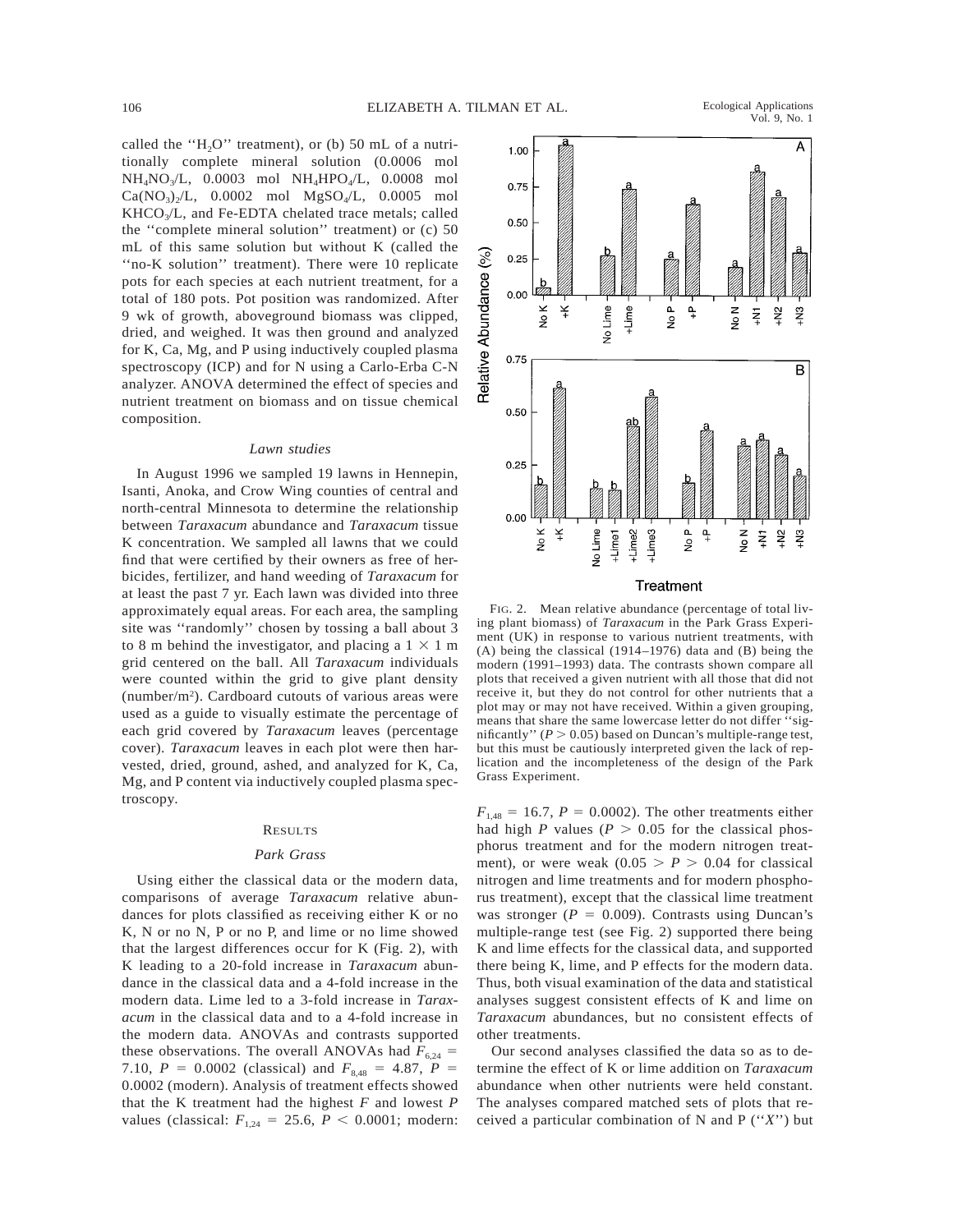

FIG. 3. Mean relative abundance of *Taraxacum* in Park Grass when comparing matched sets of plots that all received the same background set of nutrients (''*X*'') but either did or did not receive K or lime. (A) Classical data and (B) modern data. Statistical tests are as in Fig. 2.

no K with those that received that same combination but with K (" $X + K$ "). Comparing means for the classical data, the addition of K gave a 17-fold increase in *Taraxacum* relative abundance and the addition of lime a 2.3-fold increase (Fig. 3). The modern data were similarly grouped, with K leading to a 6.6-fold increase in *Taraxacum* relative abundance and lime to a 3.4 fold increase. Both ANOVAs supported these trends (for overall effects of treatments in the classical data:  $F_{3,20} = 8.19$ ,  $P = 0.0009$ ; for modern data:  $F_{7,49} = 4.98$ ,  $P = 0.0003$ , with the effects attributable to K having  $P < 0.001$  in both cases, but with effects attributable to lime being much less certain (classical:  $P = 0.07$ ; modern:  $P = 0.01$ ). Neither ANOVA suggested the existence of a  $K \times$  lime interaction.

## *Greenhouse*

For the greenhouse experiment, ANOVA determined the effects of nutrient treatment (complete mineral solution, no K, control) and species on aboveground plant tissue K. The overall ANOVA was highly significant  $(F = 201.6, P = 0.0001)$ . Species  $(F = 200.83, P = 1)$ 0.0001), treatment ( $F = 1149.08$ ,  $P = 0.0001$ ), and the species  $\times$  treatment interaction ( $F = 12.56$ ,  $P =$ 

0.0001) were also significant. *Taraxacum* aboveground tissue had a significantly higher K content in the no-K treatment, the complete mineral treatment, and the water treatment than any of the other species (Fig. 4A). *Poa pratensis* had the next highest K content for all three treatments, whereas *Festuca rubra* and *Agrostis tenuis* had the lowest tissue K contents.

ANOVA revealed highly significant effects of species ( $F = 132.4$ ,  $P < 0.0001$ ) and nutrient treatment  $(F = 299.01, P < 0.0001)$  on total plant biomass per pot, and a highly significant interaction ( $F = 4.29$ ,  $P$  $< 0.0001$ ). Of the six species grown in the greenhouse, only *Taraxacum, Festuca,* and *Dactylis* had significantly less biomass in the no-K treatment compared to the complete mineral treatment. Their biomasses in the no-K treatment were reduced to 81%, 84%, and 92%, respectively, of their biomasses in the complete mineral



FIG. 4. Results of the greenhouse growth study for *Taraxacum officinale* (TO), *Alopecurus pratensis* (AP), *Agrostis tenuis* (AT), *Dactylis glomerata* (DG), *Festuca rubra* (FR), and *Poa pratensis* (PP). Contrasts, based on Duncan's multiple-range test, were performed to compare the responses of the six species to a given nutrient treatment; separate contrasts were performed for each of the three nutrient treatments. For a given nutrient treatment, species that share the same lowercase letter do not differ significantly in their mean responses, whereas those that do not share a letter do differ significantly  $(P < 0.05)$ . Note that contrasts that compare the response of a given species to the three nutrient treatments are not shown. (A) Effects of greenhouse nutrient-addition treatments on aboveground plant tissue K. (B) Effects of nutrient-addition treatments on mean aboveground living biomass at time of harvest.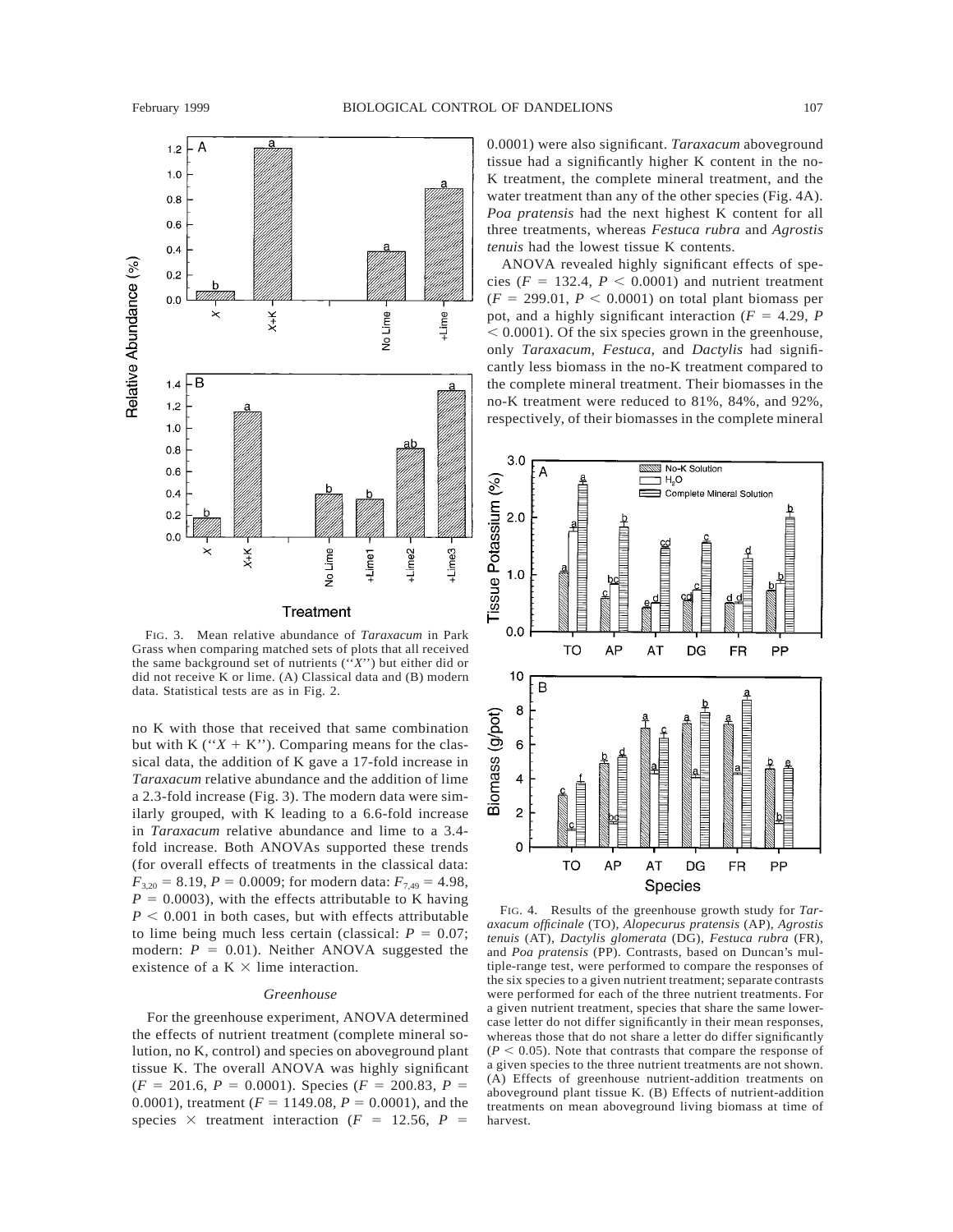



FIG. 5. Further results of the greenhouse study shown as in Fig. 4, except for effects of treatments on aboveground plant tissue calcium (A) and magnesium (B). Contrasts are as in Fig. 4.

treatment (Fig. 4B). For both the no-K and the complete mineral treatments, *Taraxacum* had significantly lower biomass than all other species, and *Agrostis tenuis, Dactylis glomerata,* and *Festuca rubra* had the greatest biomasses.

The effects of treatment and species on plant calcium, magnesium, phosphorus, and nitrogen content were each analyzed separately by ANOVA. The overall ANOVA was highly significant ( $P < 0.001$ ) for each. The effects of species and treatment were also significant for each element. *Taraxacum* had markedly higher calcium content, for all three nutrient treatments, than the other species (Fig. 5A). It also had higher magnesium content than the other species (Fig. 5B). However, there were no such clear differences between *Taraxacum* and the other species for either tissue phosphorus or tissue nitrogen (Fig. 6). *Taraxacum* tissue phosphorus was in the mid-range of the values for the six species.

#### *Minnesota lawns*

Using the average values for each of the 19 lawns, *Taraxacum* percentage cover was significantly posi-

FIG. 6. Further results of the greenhouse study shown as in Fig. 4, except for effects of treatments on aboveground plant tissue phosphorus (A) and nitrogen (B). There was insufficient *Taraxacum* tissue to measure N for some cases.

tively correlated with *Taraxacum* tissue K concentration (Pearson  $r = 0.53$ ,  $P = 0.02$ ,  $N = 19$ ; Fig. 7A). Similarly, Taraxacum density (plants/m<sup>2</sup>) was significantly correlated with tissue K ( $r = 0.51$ ,  $P = 0.03$ , N  $= 19$ ; Fig. 7B). However, simple correlations between *Taraxacum* cover and either tissue Ca, or tissue Mg, or tissue P were never significant ( $P > 0.05$  in all cases). Similarly, simple correlations between *Taraxacum* density and either tissue Ca or tissue Mg were not significant ( $P > 0.05$ ), but *Taraxacum* density was correlated with tissue P ( $r = 0.54$ ,  $P = 0.02$ ,  $N = 19$ ).

#### **DISCUSSION**

Each spring the Rothamsted plots present an interesting visual mosaic. Some plots are yellow with dandelion blooms, but are bordered by plots where dandelions are almost absent despite the heavy dandelion seed-rain they receive annually. Our analyses suggest that a critical difference between these plots was the addition of potassium. The low densities of *Taraxacum* in plots that received no K, despite annual inputs of *Taraxacum* seed, and their high densities in plots that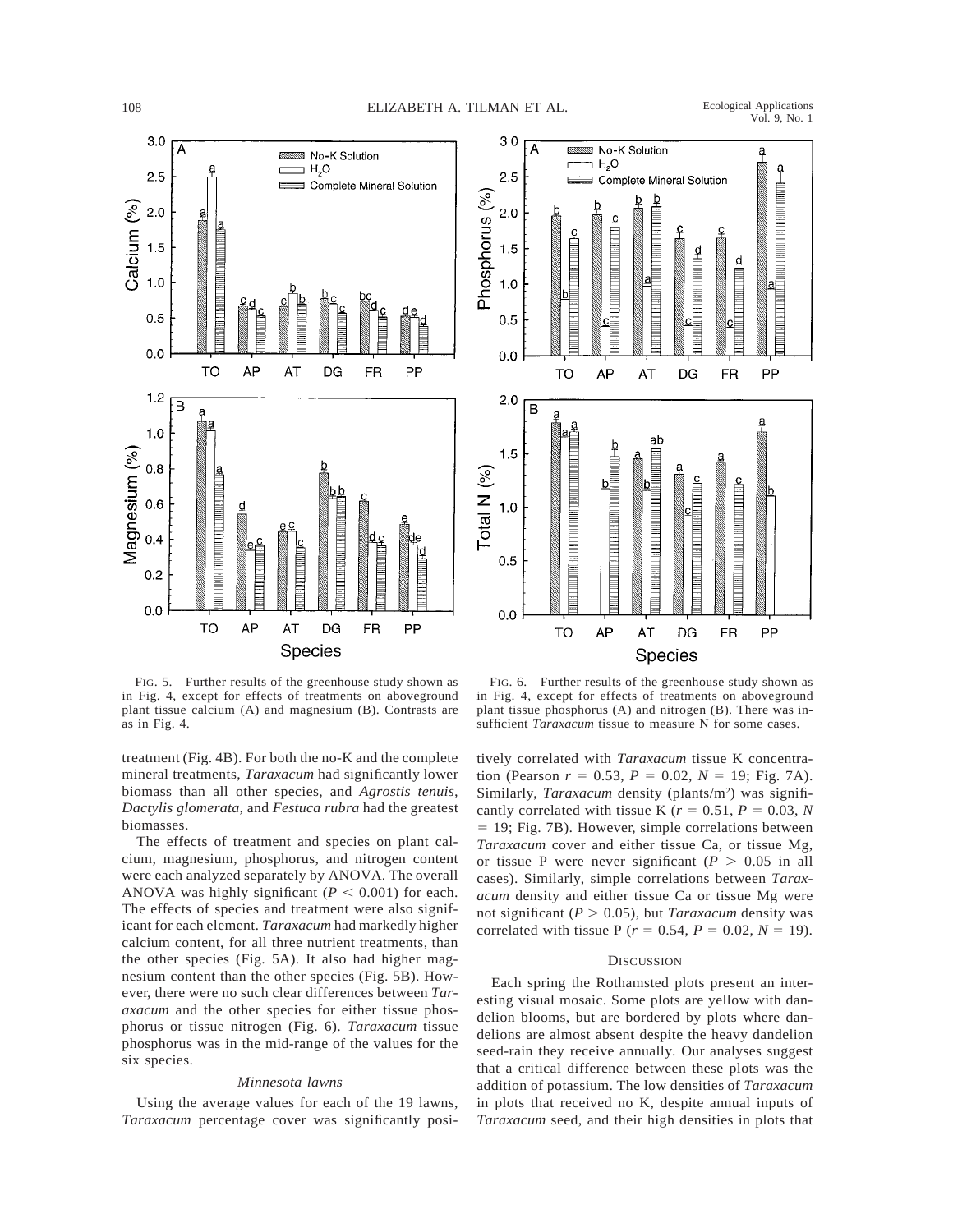

FIG. 7. Results of a dandelion survey of 19 Minnesota (USA) lawns that had not been fertilized or treated with herbicides for at least the past 7 yr. (A) Mean dandelion cover, visually estimated, vs. dandelion tissue K. The correlation is significant at  $P < 0.05$ . (B) Mean dandelion density vs. dandelion tissue K. The correlation is significant at  $P < 0.05$ .

received K, suggest that *Taraxacum* may be a poor competitor for K compared to other Park Grass plant species. If this were so, on low-K soils *Taraxacum* would be held at low densities by species that are superior K competitors and that, presumably, reduce soil solution concentrations of K to a level at which dandelions do not grow well. Addition of K should free *Taraxacum* from the constraint of competing for K by making some resource other than K limiting to both dandelions and their competitors. *Taraxacum* increased in abundance when K was added, as would be expected if it was a poor K competitor. Thus, *Taraxacum* behaved much as does Species B of Fig. 1. *Festuca rubra* behaved like Species A.

The hypothesis that *Taraxacum* can be held in check on low-K soils because it is a poor competitor for K compared to at least some grass species requires that a resource other than K also be limiting in Park Grass. Analyses of changes in total plot biomass and in the abundances of individual grass species show that N, P, or K are all limiting to the common grass species at Park Grass, and light may also limit some species (Tilman 1982, Tilman et al. 1994). When there are multiple limiting resources, addition of one resource changes the ratio of that resource relative to others. Such changes in resource ratios are expected to cause changes in the relative abundances of competitors (Fig. 1; Tilman 1982). The responses of *Taraxacum* to K and N addition are consistent with the hypothesis that *Taraxacum* is an inferior K competitor but a superior N competitor compared to several grass species (see Fig. 1). Alternatively, *Taraxacum* may be an inferior competitor for K (and perhaps Ca and Mg), but a superior competitor for open sites (see Horn and MacArthur 1972, Tilman 1994) compared to several common grass species. This would be consistent with its high allocation to seed, the high dispersal ability of its seed, and other weedy traits (Solbrig and Simpson 1974). In total, the difference between the response of *Taraxacum* to K addition and the responses of other species suggests the existence of an interspecific trade-off in which *Taraxacum* is a poor competitor for K, but a superior competitor for another limiting factor.

Plant species that have higher tissue concentrations of a limiting nutrient often have higher requirements (i.e., R\* values [Tilman 1982]) for that resource and can be inferior competitors for it (e.g., Tilman and Wedin 1991*a*, *b*, Wedin and Tilman 1993). Of the six species grown, *Taraxacum* had the highest requirement for K, as measured by tissue K concentrations, in all three greenhouse treatments. Its production of biomass was significantly inhibited by the no-K treatment compared to the complete mineral treatment, whereas only two of the five grass species were so inhibited by no K. These traits are consistent with *Taraxacum* being a poor competitor for K compared to most of the grasses that are dominant at Rothamsted, but competition experiments will be required to test this hypothesis. Our observations on Minnesota lawns also support the role of K in regulating *Taraxacum* abundance. *Taraxacum* had significantly greater plant density and cover in lawns in which it had higher tissue concentrations of K. *Taraxacum* also had the highest requirements (nutrient content in aboveground biomass) for calcium and magnesium, and may be a poor competitor for these as well. The effect of liming on *Taraxacum* abundance in Park Grass may have been to overcome Ca limitation, but liming may also have increased K availability. Further work is needed to test among these possibilities.

These results lend credence to the hypothesis that the density of a weedy species can be controlled via adjustments to the ratios of supply of limiting resources. Such control would require, at a minimum, that a weedy species be an inferior competitor for a limiting resource compared to a desired species and that the ratios of limiting resources could be adjusted to cause both the weedy species and the desired species to be limited by that resource. Such adjustments might be best achieved by not adding the resource for which the weedy species is an inferior competitor but by adding one or more other limiting resources. Interestingly, fertilization with just  $NH<sub>4</sub>SO<sub>4</sub>$  at Park Grass (Plot 1,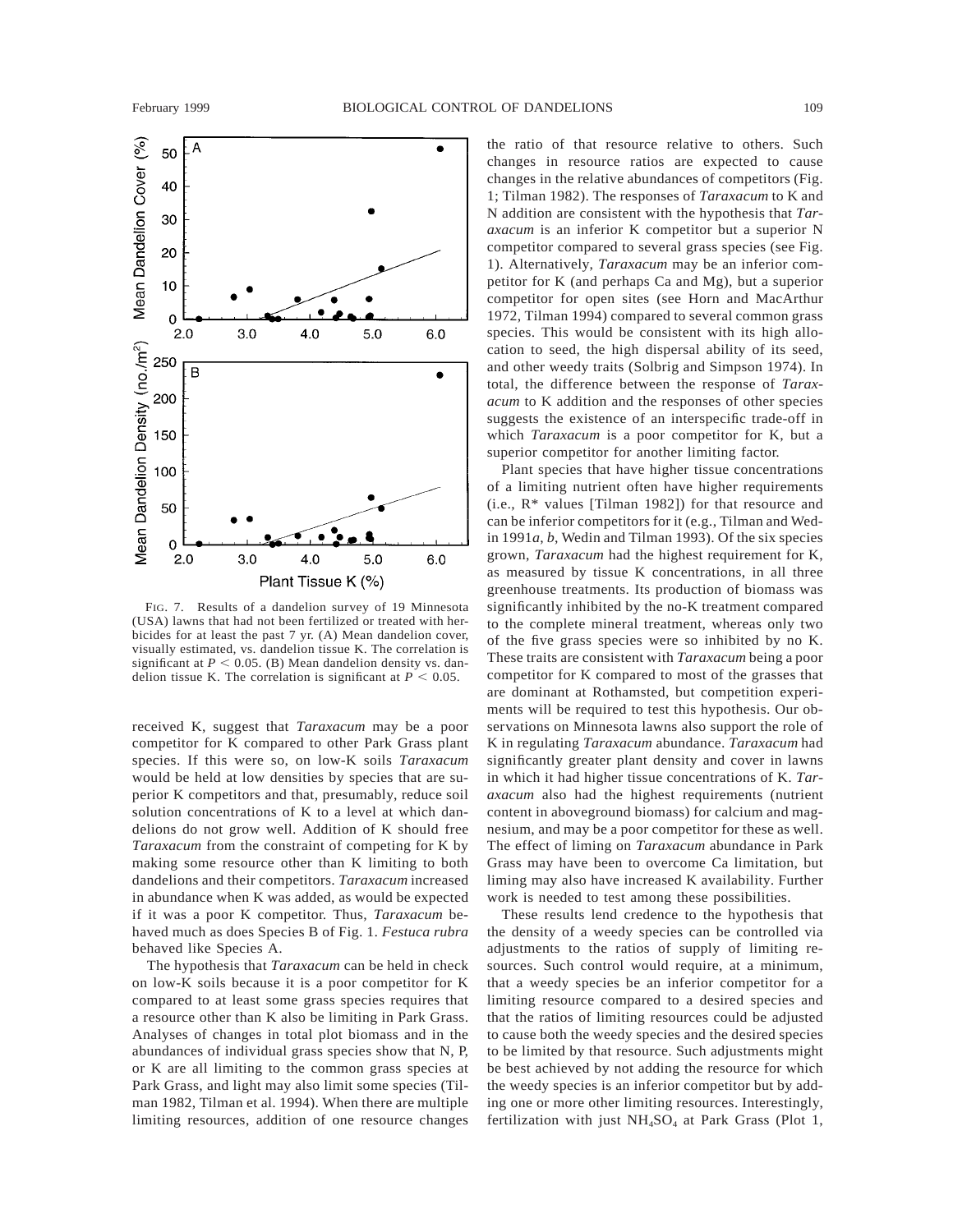unlimed) led to an amazingly lawn-like vegetation that was 62% *Agrostis tenuis* (bent grass), 29% *Festuca rubra* (red fescue), 5% other perennial grasses, and that had no *Taraxacum* and only 4% of biomass from other forbs (based on 1939–1973 averages calculated from Williams 1978). Similarly, Zahnley and Duley (1934) found that fertilization of lawns with  $NH_4SO_4$  favored lawngrasses and caused marked reductions in *Taraxacum.* This further supports the hypothesis that fertilization with nutrients other than K (and, perhaps Ca) suppresses *Taraxacum.* Soil acidification caused by ammonium sulfate fertilization (e.g., Tilman 1982, Tilman et al. 1994) may also have played a role in this dominance by grasses.

Similarly, the three Park Grass control (unfertilized) plots contained 47% grass biomass (and thus 53% of biomass from legumes and other forbs), whereas the 10 plots that received nitrogen had 93.7% grass biomass, based on the most recent year reported by Williams (1978). Thus, at Park Grass N addition favored grasses over forbs, in general, with grass species diversity and the identity of the dominant grass species depending on soil pH (Tilman 1982) and on the other nutrients added. This suggests that these pasture and lawn grasses are poorer N competitors than pasture forbs but are better competitors than forbs for other resources, such as K, Ca, open sites, and/or light, that become more limiting when N is added. In contrast, the bunchgrasses of North American tallgrass prairie are strong competitors for N (Tilman and Wedin 1991*b*, Wedin and Tilman 1993), and lose to European forbs and European pasture grasses when N is added (Tilman 1987, 1996, Wedin and Tilman 1996).

High *Taraxacum* densities are a major reason why herbicides such as 2,4-D are applied to many lawns. Such lawns are also often fertilized with a mixture of N, P, and K. Our work suggests that removal of K from lawn fertilizer should decrease *Taraxacum* densities, all else being equal. However, for grazed pastures, K may be needed to meet nutrition requirements of livestock. Because some grass species used in lawns may have relatively high requirements for K, competitive control of dandelions in lawns would require that alternative lawn grasses, which have low K requirements, be used. In our study, *Agrostis tenuis* (bent grass) and *Festuca rubra* (red fescue) had the lowest tissue K concentration when grown on low K soils, suggesting that they may be the better K competitors of these five grass species. This, though, has not been tested experimentally. *Poa pratensis* (Kentucky bluegrass), which is a common grass used for many north temperate lawns, had the highest tissue K concentration of the five grass species, and was exceeded only by *Taraxacum.* Thus, *Poa pratensis* may provide poor competitive control of *Taraxacum* via competition for potassium.

Experimental studies on lawns are an essential next step in testing this hypothesis, as are controlled studies of K (and perhaps Ca) competitive abilities of these and other lawn species. Other Rothamsted plots in which wheat has been grown continuously since 1843 have shown that the composition of the agricultural weed community depends on the availability of soil nutrients. This suggests that there may be additional opportunities for competitive control of particular weedy species by appropriate control of nutrient ratios.

#### **ACKNOWLEDGMENTS**

We thank Gene Abegglen, Charles Bristow, Kaoru Kitajima, and Nancy Larson for assistance, Matt Liebman and two anonymous reviewers for comments, and the Andrew Mellon Foundation for financial support.

#### LITERATURE CITED

- Angonin, C., J.-P. Caussanel, and J.-M. Meynard. 1996. Competition between winter wheat and *Veronica hederifolia*: influence of weed density and the amount and timing of nitrogen application. Weed Research **36**:175–187.
- Bakker, J. P. 1989. *Nature management by grazing and cutting.* Kluwer Academic Publishers, Dordrecht, The Netherlands.
- DeBach, P., and D. Rosen. 1991. *Biological control by natural enemies.* Cambridge University Press, Cambridge, UK.
- Delfosse, E. S. 1985. Proceedings of the VI International Symposium on Biological Control of Weeds. University of British Columbia, Vancouver, British Columbia, Canada, 19–25 August 1984. Agriculture Canada, Ottawa, Ontario, Canada.
- . 1990. Proceedings of the VII International Symposium on Biological Control of Weeds. Rome, Italy, 1988. CSIRO Publications, East Melbourne, Victoria, Australia.
- Grover, J. P. 1997. Resource competition. Chapman & Hall, London, UK.
- Horn, H. S., and R. H. MacArthur. 1972. Competition among fugitive species in a harlequin environment. Ecology **53**: 749–752.
- Jornsgard, B., K. Rasmussen, J. Hill, and L. J. Christiansen. 1996. Influence of nitrogen on competition between cereals and their natural weed populations. Weed Research **36**:461– 470.
- Kuo, S., S. E. Brauen, and E. J. Jellum. 1992. Phosphorus availability in some acid soils influences bentgrass and annual bluegrass growth. HortScience **27**:370.
- Lawes, J. B., and J. H. Gilbert. 1863. The effect of different manures on the mixed herbage of grassland. Journal of the Royal Agricultural Society of England **24**(Part I):1–36.
- Lawes, J., and J. Gilbert, 1880. Agricultural, botanical and chemical results of experiments on the mixed herbage of permanent meadow, conducted for many years in succession on the same land. I. Philosophical Transactions of the Royal Society **171**:289–416.
- Lemerle, D., B. Verbeck, R. D. Cousens, and N. E. Coombes. 1996. The potential for selecting wheat varieties strongly competitive against weeds. Weed Research **36**:505–514.
- McCarty, L. B., and T. R. Murphy. 1994. Control of turfgrass weeds. Pages 209–248 *in* A. J. Turgeon, D. M. Kral, and M. K. Viney, editors. Turf weeds and their control. American Society of Agronomy, and Crop Science Society of America, Madison, Wisconsin, USA.
- McEvoy, P., C. Cox, and E. Coombs. 1991. Successful biological control of ragwort, *Senecio jacobaea,* by introduced insects in Oregon. Ecological Applications **1**:430– 442.
- Milton, W. 1947. The yield, botanical and chemical composition of natural hill herbage under manuring, controlled grazing and hay conditions. I. Yield and botanical section. Journal of Ecology **35**:65–89.